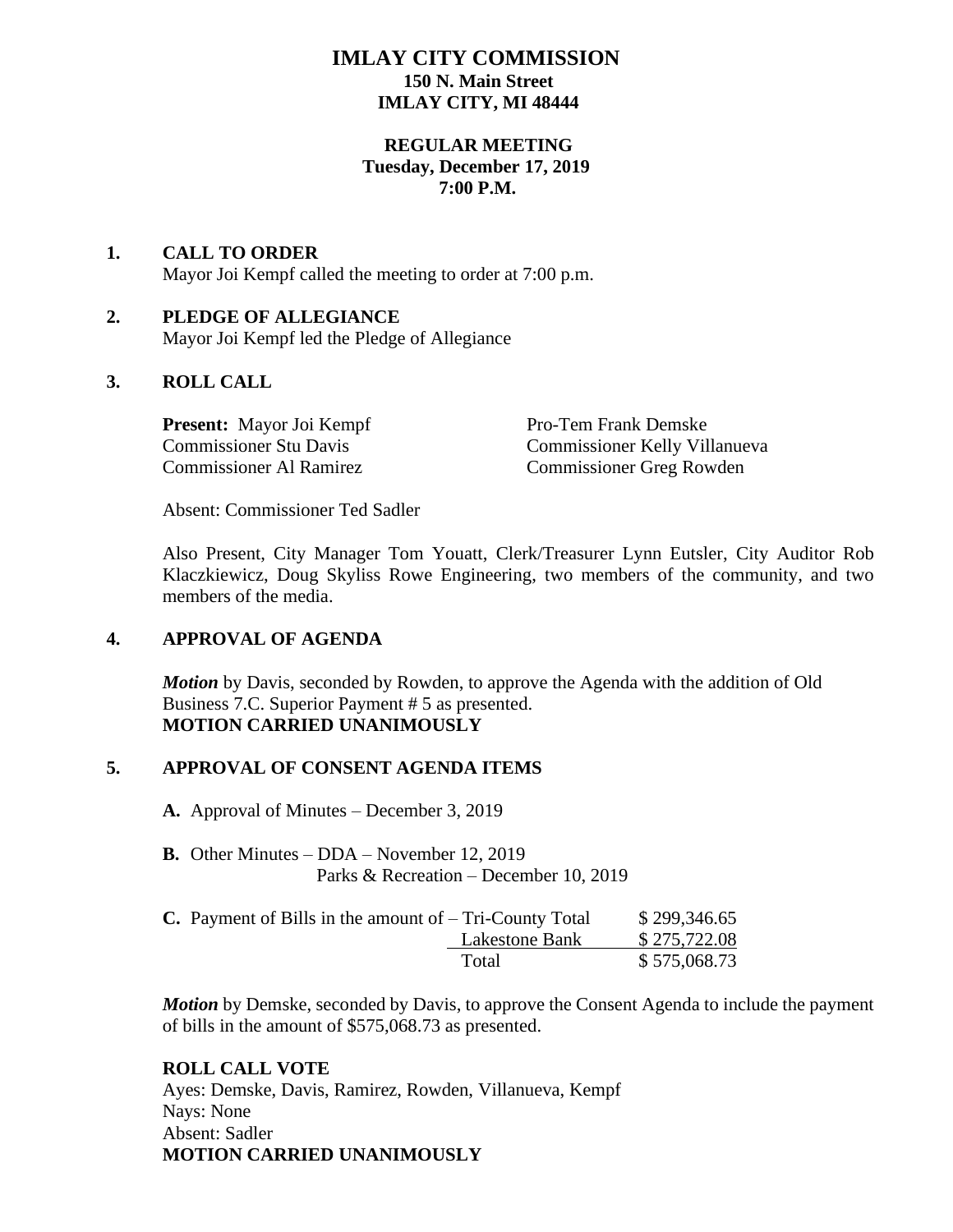## **6. CITIZENS FROM THE FLOOR**

Allen Rosenbalm – Concerned about the clearing of the sidewalks in the Downtown area. Suggests that we put something in the next newsletter about keeping them clear for Pedestrians.

# **7. OLD BUSINESS**

#### **A. Rowe M53 Borland Report**

A memorandum was received from Rowe Professional Services regarding the Traffic Impact Assessment for Intersection Improvements at Borland Rd and M-53. The memorandum will be sent to MDOT for review. Doug Skylis, Rowe Engineer, was present to answer questions.

## **B. H2A Architects, Inc. Invoice – Fire Hall Construction Administration**

City Manager Youatt presented the Invoice in the amount of \$3,150.00.

*Motion* by Davis, seconded by Demske to approve payment in the amount of \$3,150.00 to H2A Architects for Invoice # 19276 as presented.

#### **ROLL CALL VOTE**

Ayes: Davis, Demske, Ramirez, Rowden, Villanueva, Kempf Nays: None Absent: Sadler **MOTION CARRIED UNANIMOUSLY**

#### **C. Superior Contracting Group, LLC – Payment # 5**

City Manager Youatt presented payment application # 5 in the amount of \$667,877.21.

*Motion* by Ramirez, seconded by Rowden to approve payment # 5 in the amount of \$667,877.21 to Superior Contracting Group, LLC as presented.

**ROLL CALL VOTE** Ayes: Ramirez, Rowden, Davis, Villanueva, Demske, Kempf Nays: None Absent: Sadler **MOTION CARRIED UNANIMOUSLY**

#### **8. NEW BUSINESS**

#### **A. 2018/2019 Fiscal Year Audit**

City Auditor, Rob Klaczkiewicz, presented the 2018/2019 Audit. The City is in a good financial position with a sizeable Fund Balance in the General Fund.

# **B. Re-Appointment Ms. Stroebel to the Ruth Hughes Memorial District Library Board**

*Motion* by Demske, seconded by Davis to approve the re-appointment of Ms. Cynthia Stroebel to the Ruth Hughes Memorial District Library Board for the inclusive four year term beginning January 1, 2020 through December 31, 2023 as presented. **MOTION CARRIED UNANIMOUSLY**